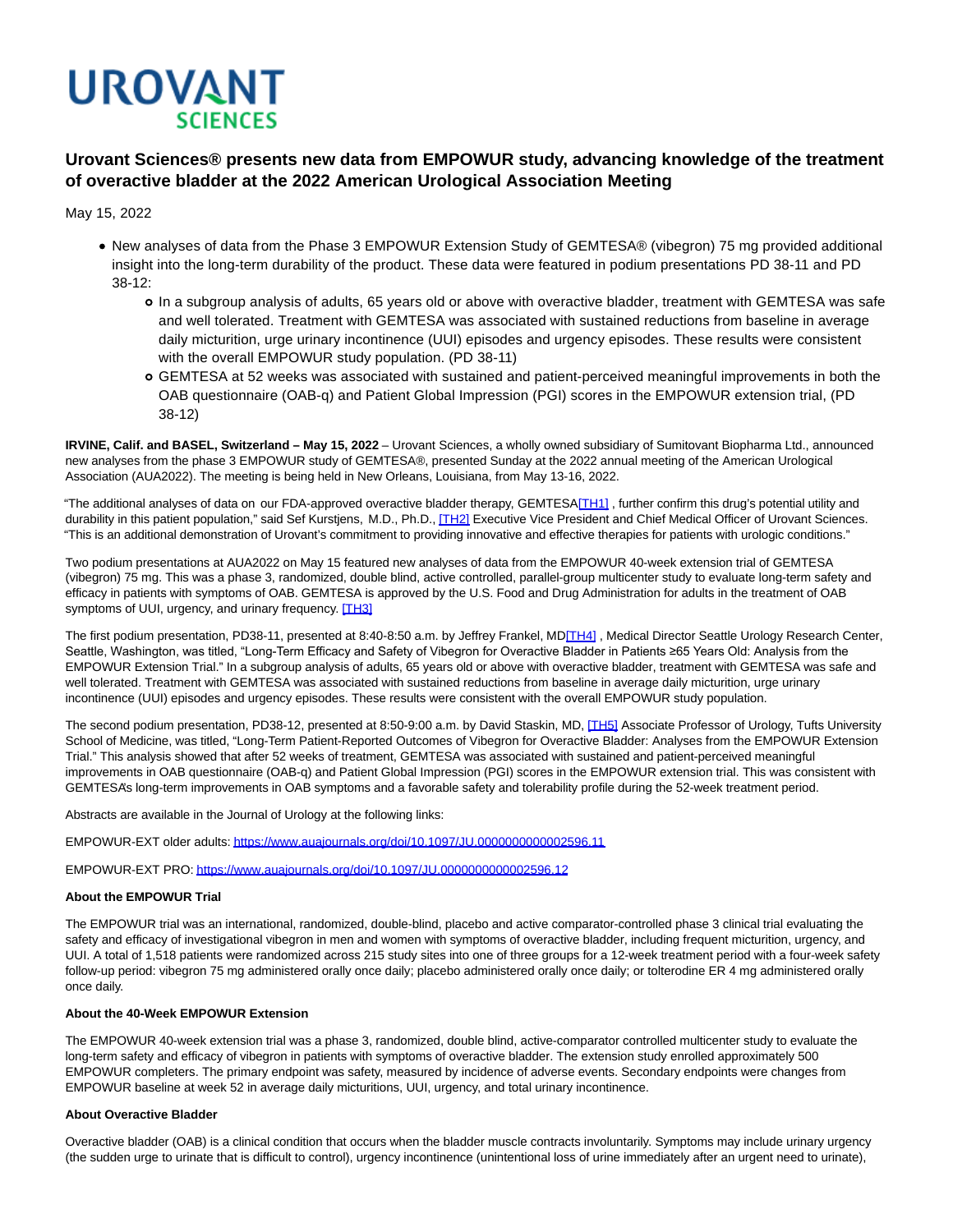frequent urination (usually eight or more times in 24 hours), and nocturia (waking up more than two times in the night to urinate).1

Approximately 30 million Americans suffer from bothersome symptoms of OAB, which can have a significant impairment on a patient's day-to-day activities.1, 2

## **About GEMTESA®**

GEMTESA is a prescription medicine for adults used to treat the following symptoms due to a condition called overactive bladder:

- urge urinary incontinence: a strong need to urinate with leaking or wetting accidents
- urgency: the need to urinate right away
- frequency: urinating often

It is not known if GEMTESA is safe and effective in children.

## **IMPORTANT SAFETY INFORMATION**

**Do not** take GEMTESA if you are allergic to vibegron or any of the ingredients in GEMTESA.

**Before you take GEMTESA, tell your doctor about all your medical conditions, including if you** have liver problems; have kidney problems; have trouble emptying your bladder or you have a weak urine stream; take medicines that contain digoxin; are pregnant or plan to become pregnant (it is not known if GEMTESA will harm your unborn baby; talk to your doctor if you are pregnant or plan to become pregnant); are breastfeeding or plan to breastfeed (it is not known if GEMTESA passes into your breast milk; talk to your doctor about the best way to feed your baby if you take GEMTESA).

**Tell your doctor about all the medicines you take**, including prescription and over-the-counter medicines, vitamins, and herbal supplements. Know the medicines you take. Keep a list of them to show your doctor and pharmacist when you get a new medicine.

### **What are the possible side effects of GEMTESA?**

GEMTESA may cause serious side effects including the inability to empty your bladder (urinary retention). GEMTESA may increase your chances of not being able to empty your bladder, especially if you have bladder outlet obstruction or take other medicines for treatment of overactive bladder. Tell your doctor right away if you are unable to empty your bladder.

The most common side effects of GEMTESA include headache, urinary tract infection, nasal congestion, sore throat or runny nose, diarrhea, nausea, and upper respiratory tract infection. These are not all the possible side effects of GEMTESA. For more information, ask your doctor or pharmacist.

#### **Call your doctor for medical advice about side effects. You may report side effects to FDA at 1-800-FDA-1088.**

#### Please **click here** for full Product Information for GEMTESA.

#### **About Urovant Sciences**

Urovant Sciences is a biopharmaceutical company focused on developing and commercializing innovative therapies for areas of unmet need, with a dedicated focus in urology. The Company's lead product, GEMTESA®(vibegron), is an oral, once-daily (75 mg) small molecule beta-3 agonist for the treatment of adult patients with overactive bladder (OAB) with symptoms of urge urinary incontinence, urgency, and urinary frequency. GEMTESA was approved by the U.S. FDA in December 2020 and launched in the U.S. in April 2021. GEMTESA is also being evaluated for the treatment of OAB in men with benign prostatic hyperplasia. The Company's second product candidate, URO-902, is a novel gene therapy being developed for patients with OAB who have failed oral pharmacologic therapy. Urovant Sciences, a wholly-owned subsidiary of Sumitovant Biopharma Ltd., intends to bring innovation to patients in need in urology and other areas of unmet need. Learn more about us a[t www.urovant.com o](https://cts.businesswire.com/ct/CT?id=smartlink&url=http%3A%2F%2Fwww.urovant.com%2F&esheet=52553625&newsitemid=20211220005599&lan=en-US&anchor=www.urovant.com&index=3&md5=72fb79bdba90da015c3ca3b21a04cd06)r follow us on Twitter or LinkedIn.

#### **About Sumitovant Biopharma**

Sumitovant is a global biopharmaceutical company leveraging data-driven insights to rapidly accelerate development of new potential therapies for unmet patient conditions. Through our unique portfolio of wholly-owned "Vant" subsidiaries—Urovant, Enzyvant, Spirovant, Altavant—and use of embedded computational technology platforms to generate business and scientific insights, Sumitovant has supported the development of FDA-approved products and advanced a promising pipeline of early-through late-stage investigational assets for other serious conditions. Sumitovant, a wholly-owned subsidiary of Sumitomo Pharma, is also the majority-shareholder of Myovant (NYSE: MYOV). For more information, please visit our website at [www.sumitovant.com.](https://cts.businesswire.com/ct/CT?id=smartlink&url=https%3A%2F%2Fprotect-us.mimecast.com%2Fs%2FkrbECrkNkASm6qGIzpiwp%3Fdomain%3Dsumitovant.com&esheet=52553625&newsitemid=20211220005599&lan=en-US&anchor=www.sumitovant.com&index=4&md5=3c4cf85ce7062ba91d01b21e003147a7)

- 1. Reynolds, W. S., Fowke, J., & Dmochowski, R. (2016). The Burden of Overactive Bladder on US Public Health. Current bladder dysfunction reports, 11(1), 8–13. [https://doi.org/10.1007/s11884-016-0344-9](https://cts.businesswire.com/ct/CT?id=smartlink&url=https%3A%2F%2Fdoi.org%2F10.1007%2Fs11884-016-0344-9&esheet=52553625&newsitemid=20211220005599&lan=en-US&anchor=https%3A%2F%2Fdoi.org%2F10.1007%2Fs11884-016-0344-9&index=9&md5=9788acf2fb5f68fe3fa59f701146a2fe)
- 2. Coyne, K. S., Sexton, C. C., Vats, V., Thompson, C., Kopp, Z. S., & Milsom, I. (2011). National community prevalence of overactive bladder in the United States stratified by sex and age. Urology, 77(5), 1081–1087.

UROVANT, UROVANT SCIENCES, the UROVANT SCIENCES logo, GEMTESA, and the GEMTESA logo are trademarks of Urovant Sciences GmbH, registered in the U.S. and in other countries. All other trademarks are the property of their respective owners. © 2022 Urovant Sciences. All rights reserved.

### **Urovant Sciences**

Alana Darden Powell Vice President, Corporate Communications 949-436-3116 [alana.darden@urovant.com](mailto:alana.darden@urovant.com%C2%A0)  [media@urovant.com](mailto:media@urovant.com%20%C2%A0)